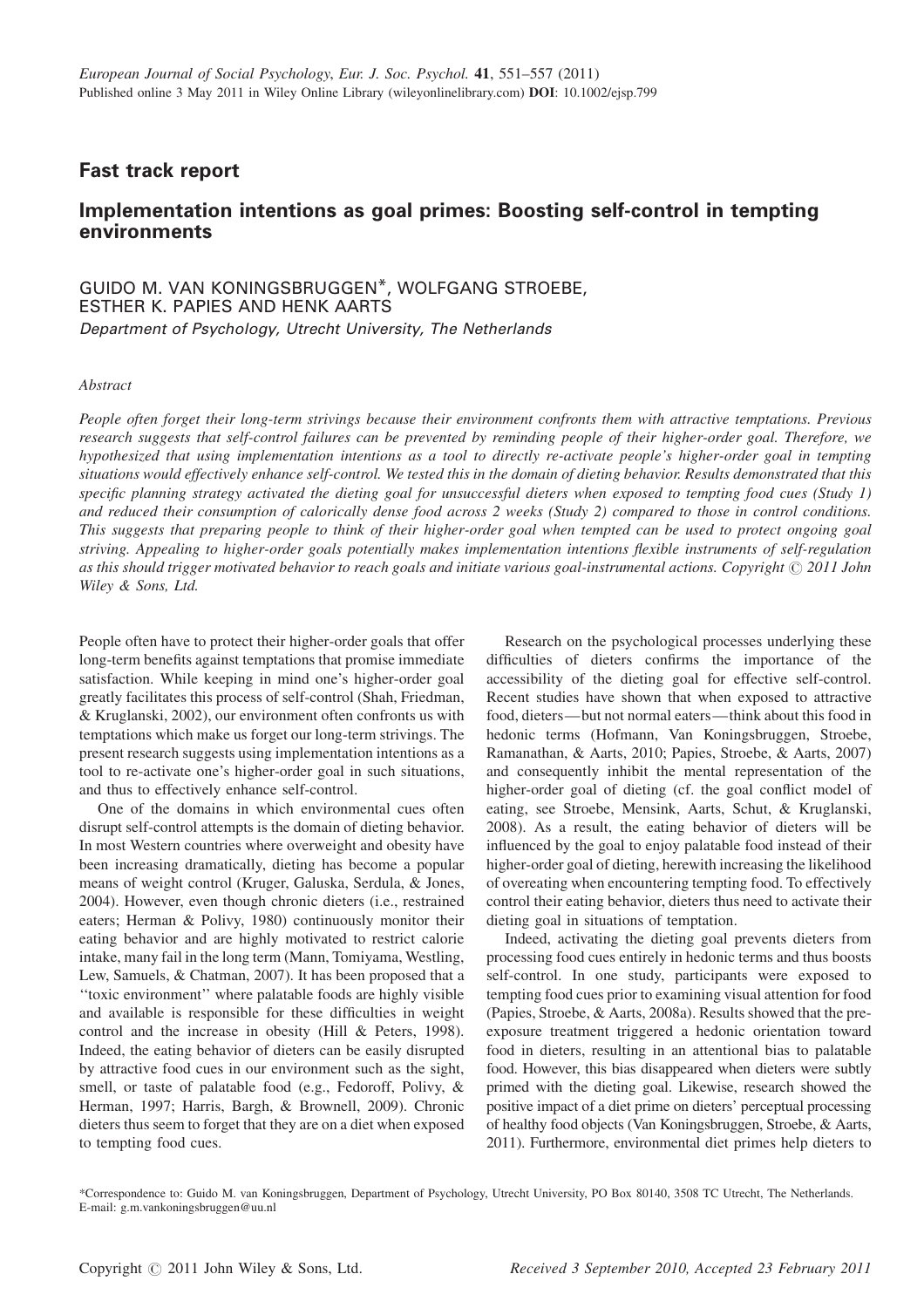control their eating behavior, making them for example more likely to chose an apple over a Twix-bar (Fishbach, Friedman, & Kruglanski, 2003) and consuming less high-calorie snacks (Anschutz, Van Strien, & Engels, 2008; Papies & Hamstra, 2010).

Intriguingly, while most dieters tend to inhibit the dieting goal when encountering tempting food, a subgroup of successful dieters has been found to spontaneously activate the dieting goal themselves in such situations. Due to this spontaneous goal activation, these dieters are able to pursue the dieting goal and control their consumption of high-calorie food in tempting situations (Fishbach et al., 2003; Papies, Stroebe, & Aarts, 2008b). Indeed, research showed that whereas successful dieters behaved in line with their intentions not to eat certain palatable foods, unsuccessful dieters were not able to translate their good intentions into actual behavior (Papies et al., 2008b, Study 2). Thus, even strong goal intentions are ineffective among unsuccessful dieters. Moreover, successful dieters (identified with a self-report scale developed by Fishbach et al., 2003) have lower Body Mass Index (BMI; Papies et al., 2008b; Van Koningsbruggen et al., 2011). Thus, those dieters who are able to keep their dieting goal in mind when exposed to attractive food are indeed more successful in controlling their body weight. Increasing the accessibility of the dieting goal in dieters boosts their ability to resist tempting food, and while some dieters activate the dieting goal themselves, others could benefit from external diet primes.

Together, there is ample empirical evidence that priming the dieting goal both eliminates processes that are normally responsible for dieters' failures in self-control and positively affects their eating behavior. What remains lacking, however, is a technique by which dieters can activate the dieting goal themselves in tempting situations. This is all the more important since we are continuously exposed to tempting food in our food-rich environment, and studies on the impact of diet primes so far only assessed short-term responses. More important, however, is that it is not always possible to deliver diet cues in situations when dieters most need it (e.g., it is not likely that we can put posters with a diet-reminder on the door of every cake shop in town to help dieters). Put differently, whereas it can easily be arranged in experimental settings for dieting primes to precede tempting food cues, this sequence of events is more difficult to arrange in real life. The aim of the present research was therefore to test a technique by which dieters can boost their own self-control by activating the dieting goal in tempting situations. Specifically, we suggest that this may be achieved through preparatory planning by means of implementation intentions.

## IMPLEMENTATION INTENTIONS AS GOAL PRIMES

Implementation intentions are behavioral plans which specify the when, where, and how of what one will do to reach a certain goal. Such plans are formed to support the execution of one's normal goal intentions which merely specify what one intends to do (Gollwitzer, 1993, 1999). For instance, an implementation intention such as ''If I order a dessert in the restaurant,

then I will order a fruit salad!'' could be formed to support the goal intention ''I want to eat less chocolate!'' Implementation intentions thus follow the format of if-then plans specifying both crucial opportunity to act and a response instrumental for reaching the goal (Gollwitzer, 1993, 1999). Implementation intentions create a strong link between the specified situation and the goal-directed response, making people automatically select the specific response when entering the specified situation (Aarts, Dijksterhuis, & Midden, 1999; Brandstätter, Lengfelder, & Gollwitzer, 2001; Gollwitzer & Brandstätter, 1997; Webb & Sheeran, 2007). Forming implementation intentions has been shown to greatly facilitate goal attainment above the effects of mere goal intentions (Gollwitzer & Sheeran, 2006).

Research so far has merely considered the effects of planning a specific goal-instrumental action in the thencomponent. To the best of our knowledge, no published study to date has yet used implementation intentions to directly reactivate an abstract higher-order goal. Although it may sound trivial to just remind people of their higher-order goal, it is also the most straightforward answer to the self-control problem people experience in tempting situations (e.g., Shah et al., 2002). Therefore, we hypothesized that simply reminding dieters of their higher-order goal of dieting using implementation intentions should protect ongoing goal striving, and thus effectively enhance self-control. This way of planning may be quite efficient, as activating a desirable goal state triggers motivated behavior to reach that goal (e.g., see Aarts, 2007) and may thus trigger a whole repertory of different goalinstrumental actions. Accordingly, preparing dieters to think of dieting when exposed to tempting food cues using implementation intentions should help them to reduce their consumption of palatable food, particularly for unsuccessful dieters. Two studies were conducted to test this hypothesis. Whereas Study 1 was designed to test whether forming implementation intentions to ''think of dieting'' when tempted would indeed create a strong temptation-dieting goal association, Study 2 tested whether this planning strategy would effectively enhance the self-control of dieters.

## STUDY 1

In Study 1, we tested whether think-of-dieting implementation intentions would activate the dieting goal when exposed to tempting food cues. We hypothesized that think-of-dieting implementation intentions would create a strong cue-response linkage, particularly for unsuccessful dieters. We expected that think-of-dieting implementation intentions may have no effect for successful dieters because they automatically activate the dieting goal following tempting food cues (Fishbach et al., 2003; Papies et al., 2008b), and for normal eaters, because their eating behavior is not influenced by food or dieting cues (e.g., Fedoroff et al., 1997).

## Methods

This study used a condition (control vs. think-of-dieting) between-subjects design, with dieting and self-regulatory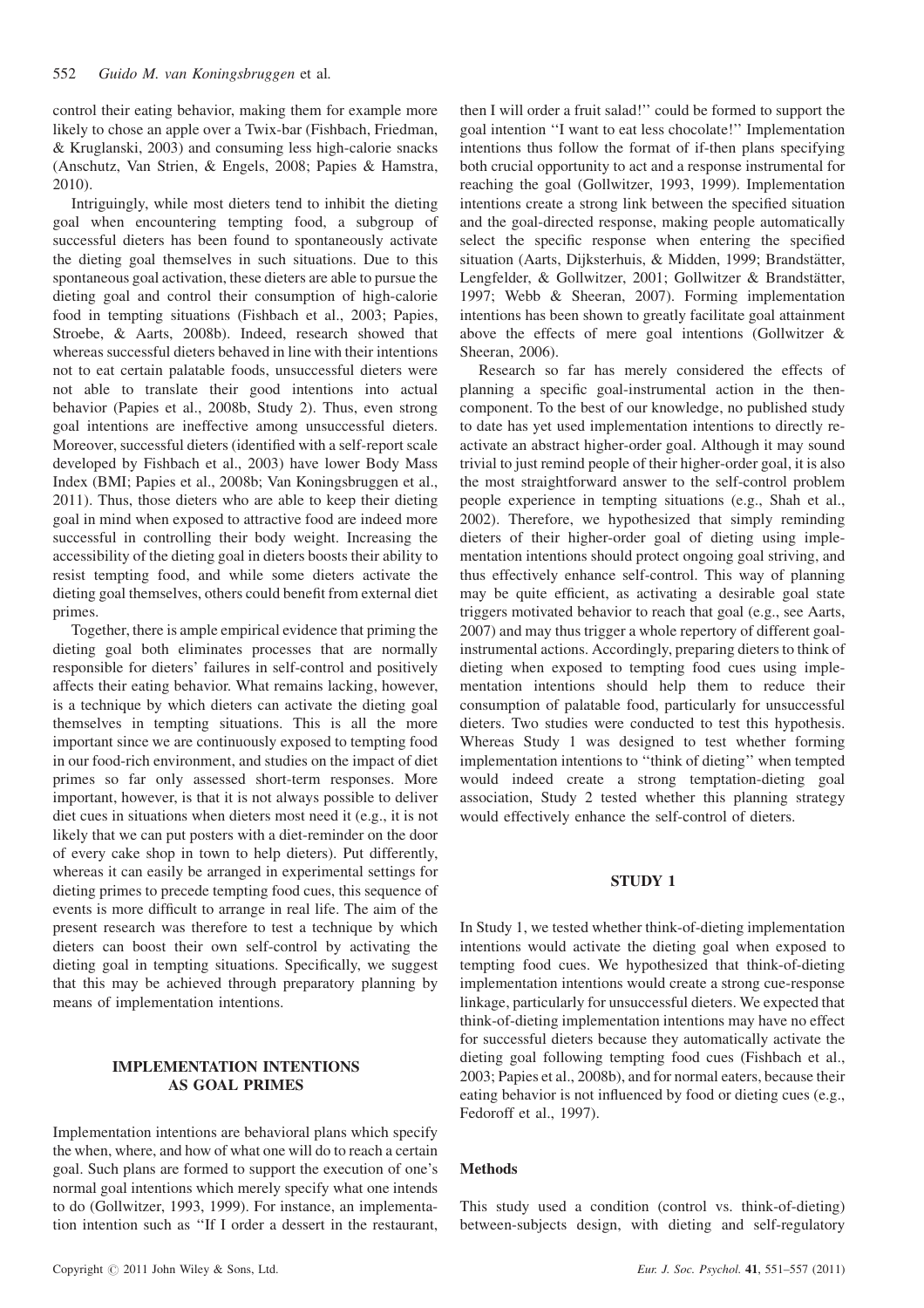success as continuous variables. To include a wider range of chronic dieters than is typical among students, we conducted this study via the Internet, and recruited participants via banners placed on various websites. In return for lottery tickets, 119 female participants  $(M<sub>ave</sub> = 28.74$  years,  $SD<sub>ave</sub> = 13.96$  years) were randomly assigned to one of two conditions. After the implementation intention manipulation, participants answered 21 filler questions. They then completed a word completion task—announced as a word game—to measure the strength of the temptation-dieting goal association. Finally, participants filled out the chronic dieting and self-regulatory success in dieting scales.

#### Implementation Intention Manipulation

Participants formed implementation intentions for five palatable foods (chocolate, cookies, pizza, French fries, and chips, adopted from Papies et al., 2008b) separately. All participants were first asked to recall the last time they had been tempted to eat chocolate. They were then asked to briefly indicate why it was important for them to resist the temptation to eat chocolate. Participants in the think-of-dieting condition were then asked ''Please tell yourself: 'The next time that I am tempted to eat chocolate, then I will think of dieting!' When you have said the line to yourself, tick this box.'' Participants then completed these steps for the next food item. Participants in the no-treatment control condition did not receive instructions to form implementation intentions after they had indicated why it was important for them not to eat the food items.

#### Word Completion Task

Participants were informed that a sequence of finished (e.g., printer) and unfinished words (e.g., pr\_nt\_r) would appear individually on the screen. For unfinished words, they were asked to provide the missing letters such that an existing word was formed. Participants responded to 34 words (in a predetermined random order), consisting of 20 finished and 14 unfinished words. Of the unfinished words, eight words could be completed as a word that was either related or unrelated to the dieting goal; the other six were filler words. For instance, in Dutch the fragment  $i\dot{j}$  e can be completed as lijnen (dieting), or, for instance, tijger (tiger) or kijken (looking). To measure the temptation-dieting goal association, five of the diet-related word fragments were preceded by one of the food cues from the implementation intentions. The other three diet-related word fragments were preceded by a neutral word. A higher number of diet-related word completions indicate greater activation of the dieting goal.

## Chronic Dieting

Chronic dieting was assessed with the Concern for Dieting subscale of the Revised Restraint scale ( $\alpha = .77$ ; Herman & Polivy, 1980). Participants also reported their body weight and height.

#### Perceived Self-Regulatory Success

Self-regulatory success in dieting was assessed by asking participants to indicate on a seven-point scale how successful they were in losing weight, watching their weight, and how difficult they found it to stay in shape ( $\alpha = .69$ ; Fishbach et al., 2003).

#### Results and Discussion

Descriptives of the study variables are presented in Table 1. Participants' age, chronic dieting, success, and BMI did not differ between conditions, all  $Fs < 1$ .

The number of primed diet-related word completions (i.e., diet-related word fragments preceded by tempting food cues) was analyzed in the General Linear Model (GLM) as a function of condition, dieting, and success (both mean centered), and all interactions. This analysis revealed a main effect of dieting,  $F(1, 111) = 14.66$ ,  $p < .001$ ,  $\eta^2 = .12$ , that was qualified by a significant Condition  $\times$  Dieting  $\times$  Success interaction,  $F(1, 111) = 4.96$ ,  $p < .05$ ,  $\eta^2 = .04$ . To test our hypotheses, we examined the effects of condition and success for dieters and normal eaters separately (one SD above vs. below the mean of chronic dieting; see Aiken & West, 1991).

For dieters, the analysis revealed a significant Condition  $\times$ Success interaction,  $F(1, 111) = 5.38, p < .05, \eta^2_p = .05$ . As expected, condition only affected primed diet-related word completions for unsuccessful dieters (1 SD below the mean of success),  $F(1, 111) = 7.67, p < .01, \eta^2$ <sub>p</sub> = .07. Those who formed the think-of-dieting implementation intentions completed more word fragments as diet-related than those in the no-treatment control condition. For successful dieters (1 SD above the mean of success), condition did not affect primed diet-related word completions,  $F < 1$ . For normal eaters, the analysis also revealed no significant main or interaction effects of condition and success. Relevant means are displayed in Figure 1.

Similar analyses on the number of neutral diet-related word completions (i.e., diet-related word fragments preceded by neutral words) yielded no significant effects, all  $Fs < 1$ .

The results from Study 1 suggest that planning to think of dieting indeed activates the dieting goal for unsuccessful dieters in tempting situations, as indicated by the higher number of diet-related word completions following tempting

Table 1. Means, standard deviations and correlations between Study 1 variables

|    |                                       | M     | SD   |          |                          |                     |           |  |
|----|---------------------------------------|-------|------|----------|--------------------------|---------------------|-----------|--|
|    | Primed diet-related word completions  | 0.80  | 0.79 |          |                          |                     |           |  |
| 2  | Neutral diet-related word completions | 0.23  | 0.48 |          | $\overline{\phantom{0}}$ |                     |           |  |
| 3  | Concern for Dieting                   | 7.34  | 3.48 | $.31***$ | $-.002$                  |                     |           |  |
| 4  | Self-regulatory success               | 4.10  | 1.26 | $-.07$   | $-.06$                   | $-.17$ <sup>T</sup> |           |  |
| .5 | Body Mass Index                       | 22.08 | 2.86 | $-.04$   | .05                      | $-.09$              | $-.32***$ |  |
|    |                                       |       |      |          |                          |                     |           |  |

 $\forall p < .10;$ ;  $\gamma p < .05;$   $\forall p < .01;$   $\forall \forall p < .001.$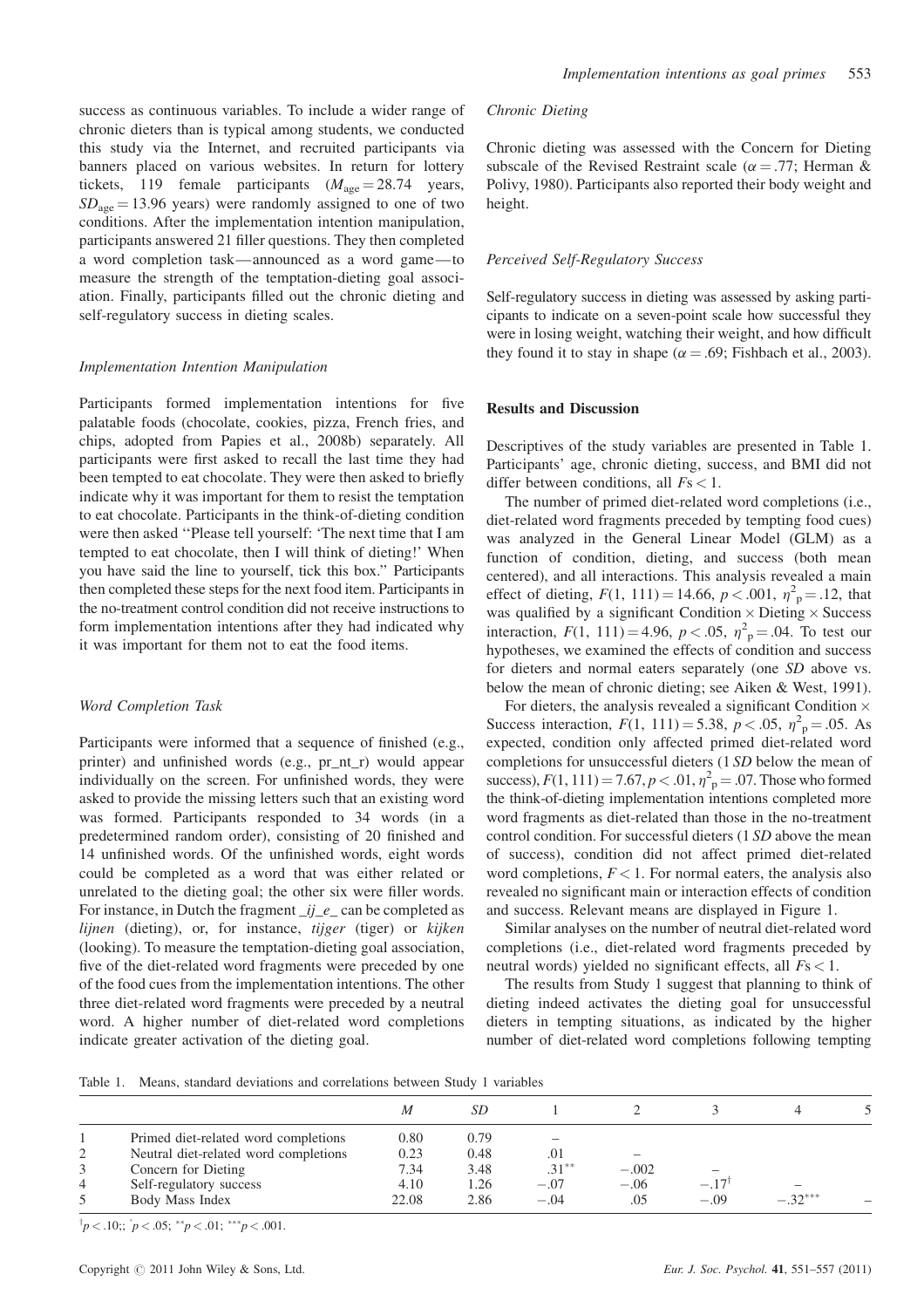

Figure 1. Mean primed diet-related word completions as a function of condition, chronic dieting and success. Error bars represent the standard error.

food cues. Consistent with earlier findings (Fishbach et al., 2003; Papies et al., 2008b), successful dieters were able to keep the dieting goal in mind, also without implementation intentions. However, think-of-dieting implementation intentions created a strong cue-response linkage that should help unsuccessful dieters to reduce their consumption of palatable food.

## STUDY 2

To test whether the proposed planning strategy would effectively enhance the self-control of dieters, we again used think-of-dieting implementation intentions and assessed participants' consumption of the critical food items after 2 weeks. The effectiveness of this manipulation was compared to two control conditions, namely a standard ''no-treatment'' condition as in Study 1 and an implementation intention control condition. In this latter control condition, we instructed participants to think of ''not-eating'' when exposed to tempting food cues. Although ''not-eating'' represents a means to an end, we expected that this implementation intention would not help dieters in resisting tempting food because it keeps their attention fixed on the food, which will keep hedonic thoughts about this food highly accessible.<sup>1</sup> This additional condition was run to control for possible nonspecific effects of our dieting implementation intention induction. If ''not-eating'' appears to be ineffective, it would confirm the importance of dieting goal accessibility in resisting tempting food among dieters. Based on the findings of Study 1, we hypothesized that think-of-dieting implementation intentions would reduce consumption only for unsuccessful dieters.

#### Methods

This study used a condition (control vs. think-of-dieting vs. won't eat control) between-subjects design, with dieting and self-regulatory success as continuous variables. In all, 236 participants—22 males, 214 females ( $M_{\text{age}} = 33.65$  years,  $SD<sub>age</sub> = 14.66$  years)—recruited as in Study 1 were randomly assigned to conditions.<sup>2</sup>

At Time 1, participants answered some demographic questions, then completed the chronic dieting ( $\alpha = .77$ ) and self-regulatory success ( $\alpha = .72$ ) scales, rated the importance of dieting  $(1 =$ unimportant and  $7 =$ very important), followed by the implementation intention manipulation. Participants in the no-treatment control and the think-of-dieting conditions engaged in the same manipulation used in Study 1. Whereas the if-part of the implementation intentions was exactly similar for participants in the won't eat control-condition, the then-part was replaced by ''then I will not eat it!'' After this, participants were thanked for their participation. They were unaware that they would be contacted again. A hyperlink to a follow-up questionnaire was sent by e-mail to each participant 15 days after initial participation in which they first indicated how often they had eaten the five food items in the past 2 weeks on a seven-point scale (1 = *never* and  $7 = \text{very often}$ ) and then reported how much they had eaten the food items during this period (1 = *nothing* and 7 = *a lot*). Mean ratings of frequency and amount of eating the food items were highly correlated  $(r = .90, p < .001)$  and were averaged and analyzed as a single measure of consumption.

## Results and Discussion

Descriptives of the study variables are presented in Table 2. Participants' age, gender, chronic dieting, success, dieting importance, and BMI did not differ between conditions,  $Fs < 1-1.78$ ,  $ps = .91-.17$ , all  $\eta_{\text{p}}^2 s < .02$ .

A GLM analysis on consumption revealed a main effect of dieting,  $F(1, 224) = 14.74$ ,  $p < .001$ ,  $\eta^2$ <sub>p</sub> = .06, and a two-way interaction between dieting and success,  $F(1, 224) = 10.98$ ,  $p < .01$ ,  $\eta^2$ <sub>p</sub> = .05. These effects were qualified by the predicted Condition  $\times$  Dieting  $\times$  Success interaction,  $F(2, \cdot)$  $(224) = 4.37, p < .05, \eta^2 = .04$ <sup>3</sup> To test our hypotheses, we

<sup>&</sup>lt;sup>1</sup>Quinn et al. (2010) show that saying "don't do it!" to yourself when noticing a lapse of restraint is effective in controlling strong habits, but ineffective in resisting strong temptations. Consistent with our argument, they argue that saying "don't do it!" heightens attention to the tempting stimulus, leading people once again into temptation.

<sup>&</sup>lt;sup>2</sup>At Time 1, 304 people participated, but 68 did not complete the follow-up questionnaire. There were no differences on Time 1 measures between participants who did and those who did not participate at follow-up (all  $Fs < 1$ ). Age and gender did not affect the results across studies.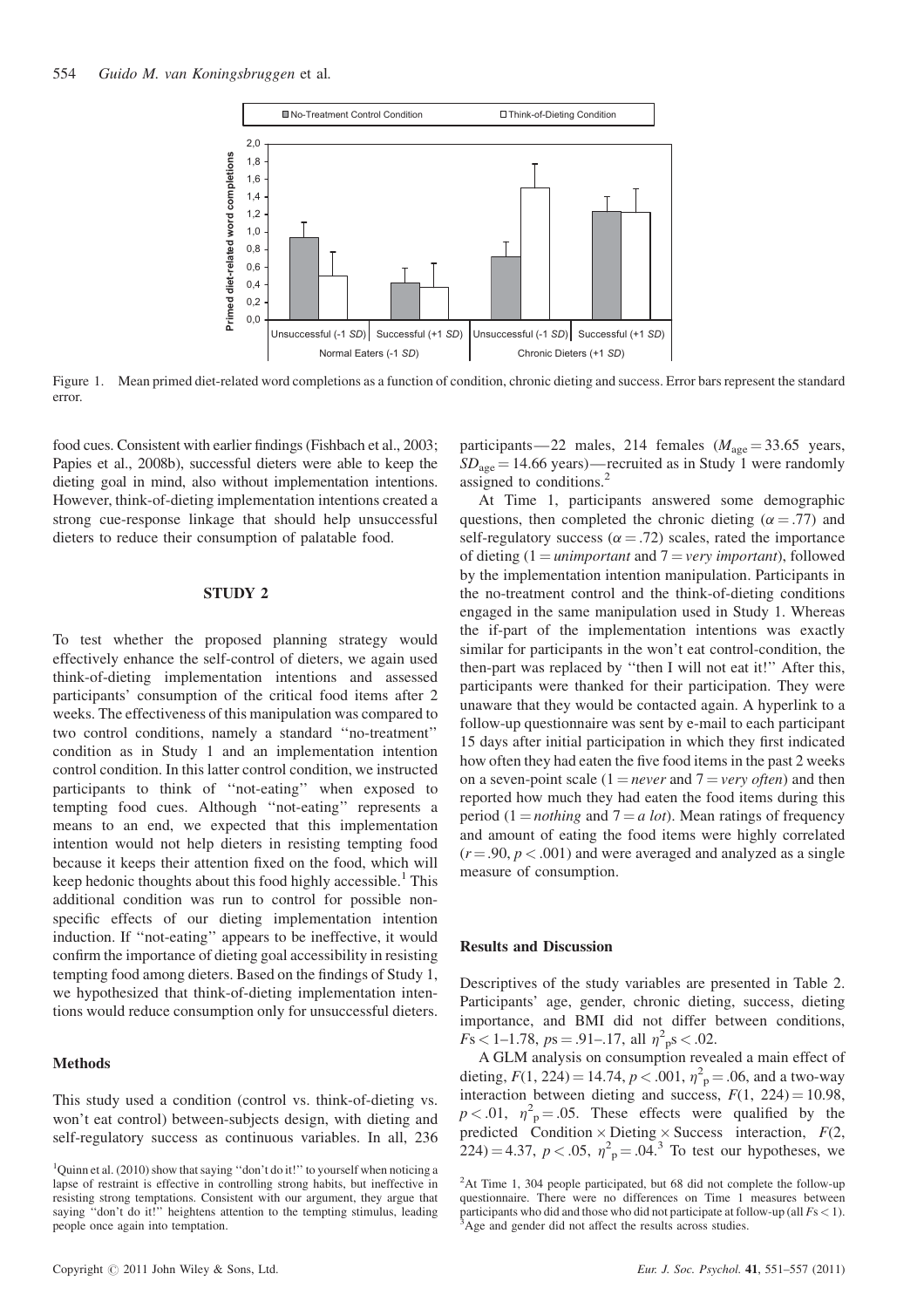|   |                         | M     | SD   |           |                          |                          |           |  |
|---|-------------------------|-------|------|-----------|--------------------------|--------------------------|-----------|--|
|   | Consumption             | 2.59  | 0.89 |           |                          |                          |           |  |
| ∠ | Dieting importance      | 5.06  | 1.75 | $-.28***$ | $\overline{\phantom{0}}$ |                          |           |  |
| 3 | Concern for Dieting     | 8.57  | 3.66 | $-.23***$ | $.63***$                 | $\overline{\phantom{0}}$ |           |  |
| 4 | Self-regulatory success | 3.48  | . 47 | $-.01$    | $-.17***$                | $-.30***$                |           |  |
| 5 | Body Mass Index         | 25.22 | 4.34 | $-.24***$ | $.26***$                 | $.25***$                 | $-.50***$ |  |

Table 2. Means, standard deviations and correlations between Study 2 variables

 $p < .05;$  \*\* $p < .01;$  \*\*\* $p < .001$ .

examined the effects of condition and success for dieters and normal eaters separately.

For dieters, the analysis revealed a main effect of success,  $F(1, 224) = 10.61, p < 0.01, \eta^2 = 0.05$ , that was qualified by a significant Condition  $\times$  Success interaction,  $F(2, 224) = 3.55$ ,  $p < .05$ ,  $\eta^2$ <sub>p</sub> = .03. As expected, condition only affected consumption for unsuccessful dieters  $(-1 SD)$ ,  $F(2, 224) =$ 5.60,  $p < .01$ ,  $\eta^2$ <sub>p</sub> = .05. Unsuccessful dieters who formed the think-of-dieting implementation intentions consumed less than those in the no-treatment control condition,  $B = -.71$ ,  $t = -3.14$ ,  $p < .01$ , and won't eat control-condition,  $B = -.64$ ,  $t = -2.64$ ,  $p < .01$ . Consumption did not differ between participants in the no-treatment control and won't eat control conditions,  $t < 1$ . For successful dieters  $(+1 SD)$ , condition did not affect consumption,  $F < 1$ . For normal eaters, the analysis also revealed no significant main or interaction effects of condition and success. Relevant means are displayed in Figure 2.

The results of Study 2 confirm our hypothesis that preparing dieters to think of dieting when exposed to tempting food cues using implementation intentions helps unsuccessful dieters to reduce their consumption of palatable food. In contrast, ''noteating'' instructions were insufficient in boosting the selfcontrol of dieters. Successful dieters consumed less, regardless of implementation intentions (cf. Papies et al., 2008b).

### GENERAL DISCUSSION

Cues of attractive temptations in our environment can easily disrupt our self-control and long-term goal strivings. Previous research suggests that self-control failures can be prevented by reminding people of their higher-order goal (Shah et al., 2002). Applied to the domain of dieting, we demonstrate that implementation intentions can be used as a tool to directly reactivate people's higher-order goal in tempting situations and effectively enhance self-control. Results show that planning to think of dieting activates the dieting goal for unsuccessful dieters when exposed to tempting food cues (Study 1) and indeed helps them to resist eating palatable food (Study 2). Since participants reported their eating behavior 2 weeks later, this specific way of planning seems to effectively protect ongoing goal striving of chronic dieters. Following the goal conflict model of eating (Stroebe et al., 2008) and the results of Study 1, we argue that the think-of-dieting planning strategy reinstated the dieting goal as the focal goal that subsequently influenced the eating behavior of unsuccessful dieters.

Consistent with previous research (e.g., Achtziger, Gollwitzer, & Sheeran, 2008; Adriaanse, De Ridder, & De Wit, 2009; Bayer, Gollwitzer, & Achtziger, 2010), our findings show that the formation of implementation intentions effectively shields goal striving and facilitates goal attainment. However, our findings extend this work by showing that simply appealing to higher-order goals in the then-component rather than specific behavioral responses is also highly effective in preventing people from straying off course during goal pursuit. Appealing to higher-order goals makes implementation intentions more flexible instruments of self-regulation as priming a desirable goal triggers motivated behavior to reach that goal (Aarts, 2007) and thus may initiate a whole repertory of goal-instrumental actions, as also was suggested by Gollwitzer and Sheeran (2006). Our findings also fit with research showing that priming the dieting goal helps dieters to control their eating behavior (Anschutz et al., 2008; Fishbach et al., 2003; Papies & Hamstra, 2010). While in these studies the goal primes were provided by the experimenter, the present research demonstrates an easy-to-use technique by which dieters can activate the dieting goal themselves when most needed.



Figure 2. Mean consumption as a function of condition, chronic dieting and success. Error bars represent the standard error.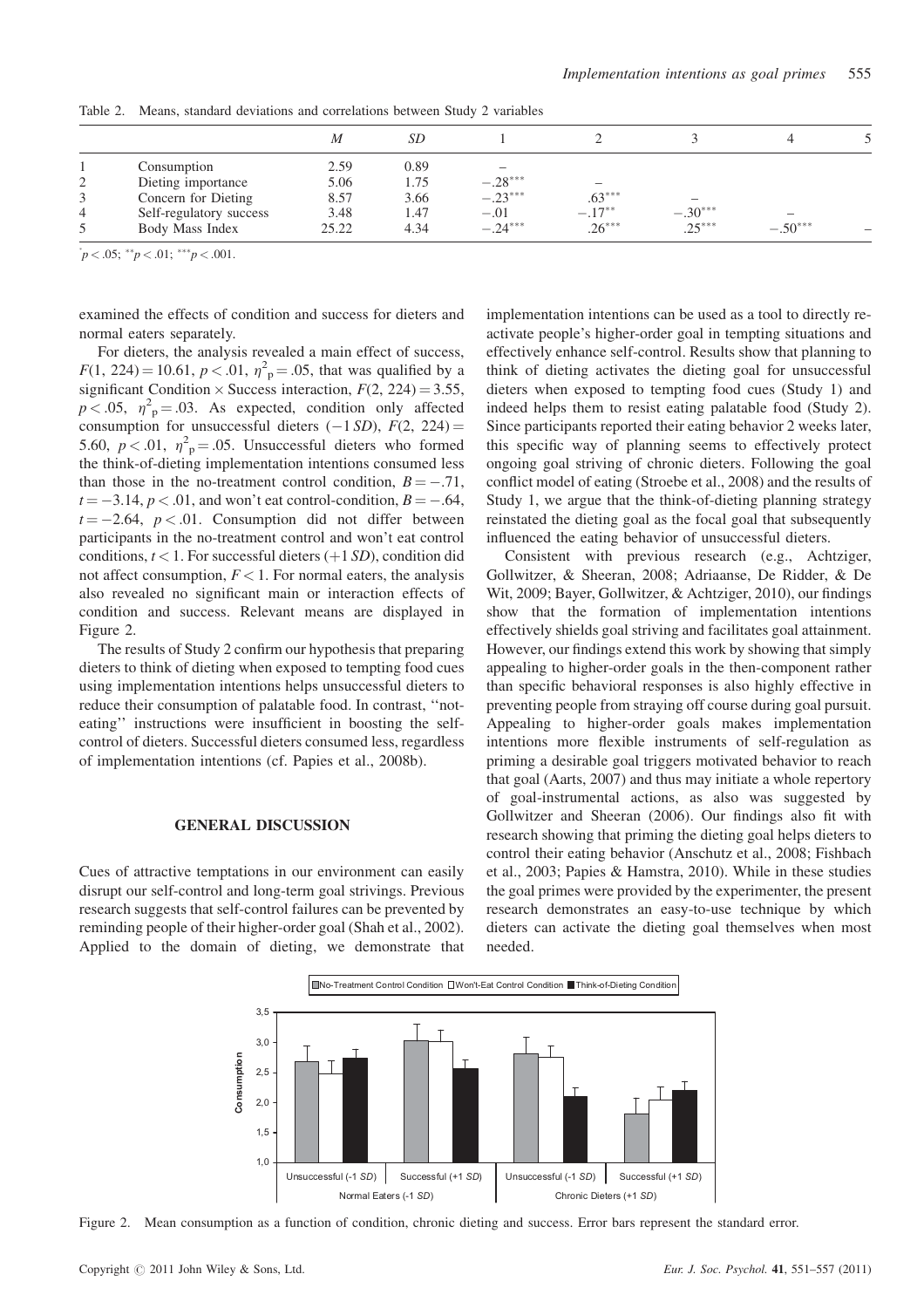Whereas the think-of-dieting strategy successfully enhanced dieters' self-control, using the specific behavioral response of ''then I will not eat it!'' in the implementation intentions was not effective. One may ask whether ''noteating'' should not also prompt thoughts of dieting as it represents a means to an end, knowing that means sometimes automatically prime ends (Shah & Kruglanski, 2003). However, ''not-eating'' keeps dieters' attention fixed on the tempting food (also see Quinn, Pascoe, Wood, & Neal, 2010) and hedonic thoughts about this food probably remain highly accessible. Thus, ironically, this instruction does not change the default reaction of dieters in tempting situations.

This does not mean, however, that specific behavioral responses cannot be used in the then-part of implementation intentions to fight temptations. We believe that as long as a specific response prevents the initiation of hedonic thoughts leading to the inhibition of the dieting goal, it can help dieters to reduce their consumption. Indeed, recent research demonstrated that participants who planned to ignore their thoughts about a favorite snack successfully reduced their snack consumption (Achtziger et al., 2008). Whether ignoreresponses also improve dieters' self-control, and if appealing to higher-order goals outperforms ignore-responses should be addressed in future research. Such research might also investigate whether ''not-eating'' instructions are ineffective because they do not alter dieters' typical responses in situations of temptation. More broadly, a necessary condition for specific behavioral instructions to fight temptations in eating behavior—and probably other domains of self-control as well—may be that they should lower attention to the tempting stimulus and prevent the emergence of intrusive thoughts (Kavanagh, Andrade, & May, 2005).

Although a strength of the present research is the use of non-student samples who participated in non-lab situations, it is also a limitation in investigating the underlying mechanisms. Previous research suggests that implementation intention effects are driven by two processes—increased accessibility of specified cues and automatization of specified responses (e.g., Webb & Sheeran, 2007). Study 1 provides initial evidence for the latter process by showing that think-of-dieting implementation intentions create a strong cue-response link. An important avenue for future research would be to test whether the two processes together mediate the relationship between think-of-dieting implementation intentions and enhanced self-control among dieters.

Future studies may also benefit from including additional control conditions to more thoroughly examine the effectiveness of implementation intentions as goal primes. For instance, it seems important to compare conditions specifying higherorder goals versus detailed actions (e.g., specific healthy behaviors) for preparing self-control in highly dynamic situations and goal-setting without supporting implementation intentions. If goal-prime implementation intentions appear to be more effective, it would confirm that setting a goal alone does not suffice for controlling temptations and provide more support for the idea that appealing to higher-order goals may increase the flexibility of implementation intentions. Another limitation of the present research is that our measure of consumption relied on self-reported frequency and amount of eating the food items. Future research should therefore use more objective behavioral measures.

In conclusion, the present approach showed that preparing people to think of their higher-order goal when tempted using implementation intentions can be effectively used to protect ongoing goal striving. This specific planning strategy makes it easier for people to resolve conflicts between short-term temptations and long-term goals in favor of the latter. Since people often have to protect long-term goals against temptations, planning techniques such as the one used in this research may have great potential to shield goal striving and facilitate the pursuit of higher-order goals across a range of behaviors.

#### ACKNOWLEDGEMENTS

This research was supported by ZonMw grant 121520001 and NWO VICI grant 453-06-002.

#### **REFERENCES**

- Aarts, H. (2007). Health and goal-directed behavior: The nonconscious regulation and motivation of goals and their pursuit. Health Psychology Review, 1, 53–82. DOI:10.1080/17437190701485852.
- Aarts, H., Dijksterhuis, A., & Midden, C. (1999). To plan or not to plan? Goal achievement or interrupting the performance of mundane behaviors. European Journal of Social Psychology, 29, 971–979. DOI:10.1002/ (SICI)1099-0992(199912)29:8<971::AID-EJSP963>3.0.CO;2.-A.
- Achtziger, A., Gollwitzer, P. M., & Sheeran, P. (2008). Implementation intentions and shielding goal striving from unwanted thoughts and feelings. Personality and Social Psychology Bulletin, 34, 381–393. DOI:10.1177/ 0146167207311201.
- Adriaanse, M. A., De Ridder, D. T. D., & De Wit, J. B. F. (2009). Finding the critical cue: Implementation intentions to change one's diet work best when tailored to personally relevant reasons for unhealthy eating. Personality and Social Psychology Bulletin, 35, 60-71. DOI:10.1177/0146167208325612.
- Aiken, L. S., & West, S. G. (1991). Multiple regression: Testing and interpreting interactions. London: Sage Publications.
- Anschutz, D. J., Van Strien, T., & Engels, R. C. M. E. (2008). Exposure to slim images in mass media: Television commercials as reminders of restriction in restrained eaters. Health Psychology, 27, 401–408. DOI:10.1037/0278- 6133.27.4.401.
- Bayer, U. C., Gollwitzer, P. M., & Achtziger, A. (2010). Staying on track: Planned goal striving is protected from disruptive internal states. Journal of Experimental Social Psychology, 46, 505–514. DOI:10.1016/j.jesp. 2010.01.002.
- Brandstätter, V., Lengfelder, A., & Gollwitzer, P. M. (2001). Implementation intentions and efficient action initiation. Journal of Personality and Social Psychology, 81, 946–960. DOI:10.1037//0022-3514.81.5.946.
- Fedoroff, I. C., Polivy, J., & Herman, C. P. (1997). The effect of pre-exposure to food cues on the eating behavior of restrained and unrestrained eaters. Appetite, 28, 33–47. DOI:10.1006/appe.1996.0057.
- Fishbach, A., Friedman, R. S., & Kruglanski, A. W. (2003). Leading us not unto temptation: Momentary allurements elicit overriding goal activation. Journal of Personality and Social Psychology, 84, 296–309. DOI:10.1037/ 0022-3514.84.2.296.
- Gollwitzer, P. M. (1993). Goal achievement: The role of intentions. European Review of Social Psychology, 4, 141-185. DOI:10.1080/14792779343000059.
- Gollwitzer, P. M. (1999). Implementation intentions: Strong effects of simple plans. American Psychologist, 54, 493–503. DOI:10.1037//0003- 066X.54.7.493.
- Gollwitzer, P. M., & Brandstätter, V. (1997). Implementation intentions and effective goal pursuit. Journal of Personality and Social Psychology, 73, 186–199. DOI:10.1037/0022-3514.73.1.186.
- Gollwitzer, P. M., & Sheeran, P. (2006). Implementation intentions and goal achievement: A meta-analysis of effects and processes. In M. P. Zanna (Ed.), Advances in experimental social psychology (Vol. 38, pp. 69–119). San Diego, CA: Elsevier.
- Harris, J. L., Bargh, J. A., & Brownell, K. D. (2009). Priming effects of television food advertising on eating behavior. Health Psychology, 28, 404– 413. DOI:10.1037/a0014399.